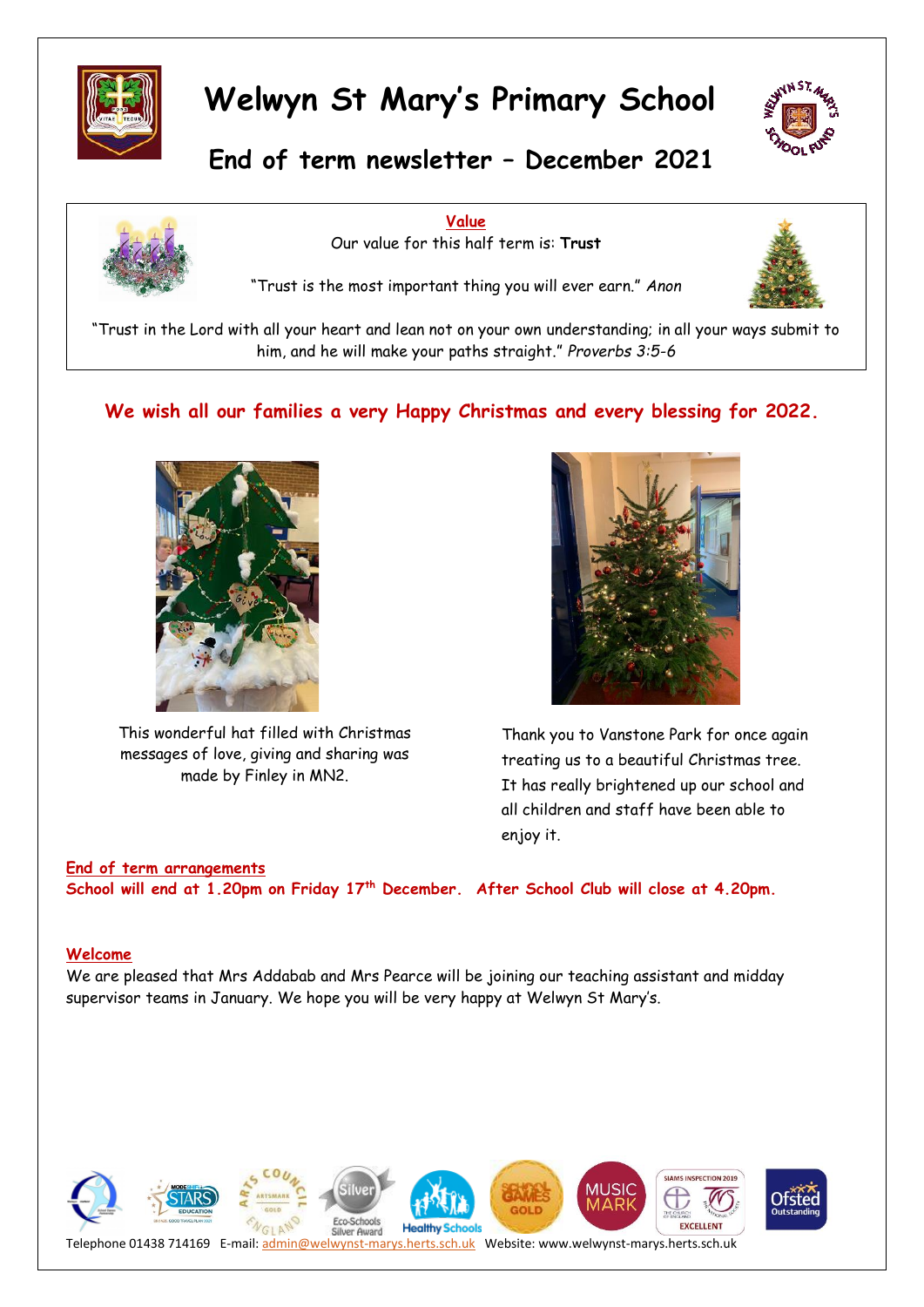



**End of term newsletter – December 2021**

### **Christmas fun**





The last week of term has been full of Christmas fun, with hat making for our Christmas lunch, watching the pantomime, Reception and Key Stage 1 productions and our Year 6 Carol Service in church.

### **Christmas Jumper Day Fundraising**





Thank you for your generous donations for Christmas Jumper Day. We raised a total of £478 which has been shared equally between Save the Children and our PTFA.

#### **Attendance Award**

Congratulations to HJ5 who have won the December attendance award.

| 1st | HJ5 | 9530  |
|-----|-----|-------|
| 2nd | LR  | 95.12 |
| 3rd | BC3 | 95.05 |
| 4th | A5  | 94.51 |
| 5th | S3  | 94 47 |

#### **House Point Winners**

Well done to Romans for the most house points this term. House points can be awarded by any adult in school for good work or good behaviour. Well done for all the hard work this term. A massive 9170 were awarded. Thank you to Bertie and Morgan for totalling it all up.

| Romans  | 2364 |
|---------|------|
| Vikings | 2333 |
| Saxons  | 2245 |
| Normans | 2228 |

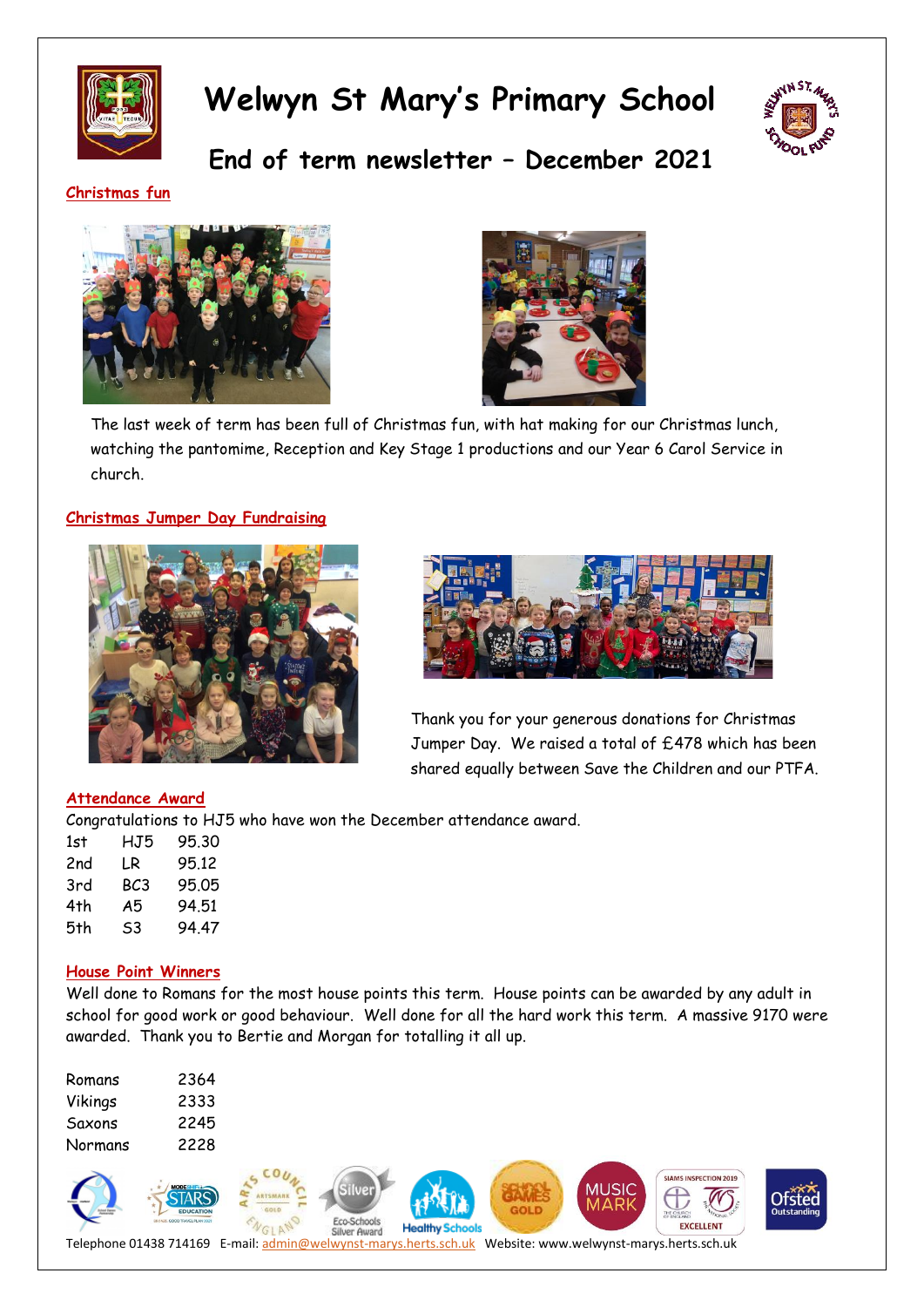



### **End of term newsletter – December 2021**

### **December Birthdays**

Congratulations to all who celebrate in December:

Jacob, Tamilore, Jake, Elsie, Ivy, Harper, Zayn, Edward, James, Rafferty, Darcey, Harvey, Betty-Leigh, Nicole, Rafael, Noah, Isabella, John, Tiffany, Robyn, Eva, Teddy, Enzo, Ebony-Rose, Tegan, Tireni, Sebastian, Isabella, Evan, Amber, Evelyn, Elle-Louise, Benjamin, Rocco, William, Madame Farrington, Mrs Rogers, Mrs So, Mrs Southall, Mrs Jackson, Mrs Hall, and Mrs Kinsella.

#### **Clubs and Music lessons**

Clubs start in the week beginning 17<sup>th</sup> January 2022. Please contact club providers directly to book your child's place. Club packs will be sent by Parentmail before the end of term. Guitar lessons start on  $7<sup>th</sup>$  January. All other music lessons will start in the week beginning  $10<sup>th</sup>$  January 2022. May we remind you that the Hertfordshire Music Service request half a term's notice to end lessons.

### **Medication in school**

Please may we remind parents to ensure that the medication that is kept in school (inhalers, Epipens, Piriton and so on) is in-date, and that replacements are provided as soon as possible when these expire. Your child will bring home any out of date items at the end of term.

### **Winter Reading Challenge**

The Reading Agency's Winter Mini Challenge runs until Sunday 16 January 2022. This encourages children to keep up their reading habits over the Christmas holiday, with a free-to-access website featuring rewards and incentives for reading and reviewing books. To take part, children simply read three books or more these can be any books of their choice. Every time they finish a book, they add it to their Challenge website profile [\(www.readingagency.co.uk\)](http://www.readingagency.co.uk/) and leave a short book review. Reaching their online reading goal will unlock a special virtual badge and a new Wild World Hero certificate to print off and keep. They can also find fun activities, videos, and reading recommendations. Children will be able to join the Wild World Heroes (characters from this year's Summer Reading Challenge) once again as they embark on an Arctic Adventure to find out about the creatures that live there and the environmental issues facing this remote place. There are also plenty of new and exciting books to choose from and borrow for free from our local libraries.

#### **Reception Places 2022**

The window for applications closes  $15<sup>th</sup>$  January 2022. Please be aware that we require our own Supplementary Information Form to be completed and returned to the school office (via the post box outside class S3) as well as an online application to county.

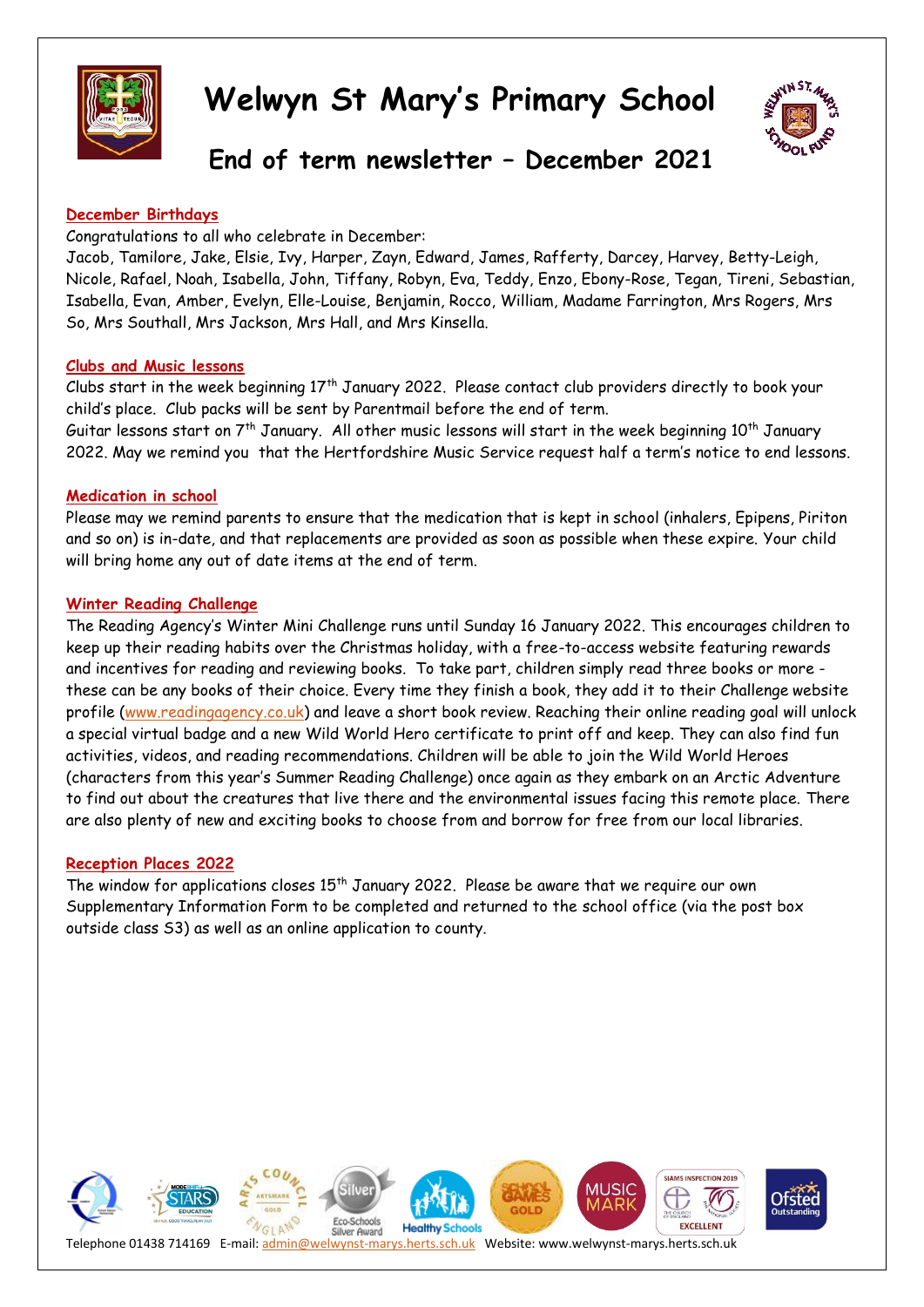



### **End of term newsletter – December 2021**

### **Charity Christmas Lights**

Do come along to Paddock Cottage, Pottersheath Road, Welwyn, AL6 9SU and enjoy the Christmas lights (in support of the Essex and Hertfordshire Air Ambulance). You will find a North Pole Post Office, reindeer stables, Santa workshop and a nativity scene. In the Post Office the children are able to write their letter to Santa and post it in the post box (last post 8 pm 24th December). The lights are on from 4.40 to 8 pm each day, weather dependent.







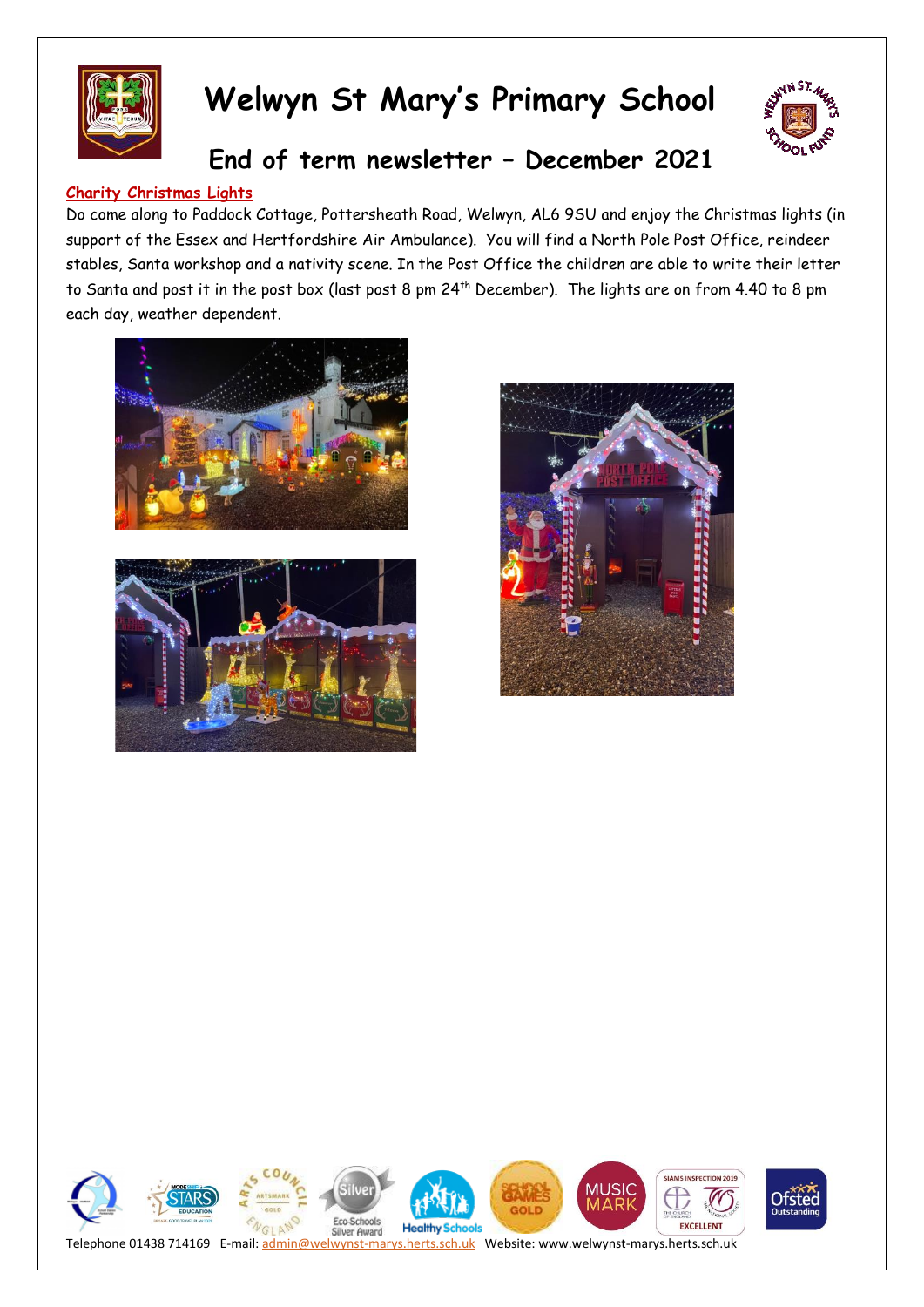



### **End of term newsletter – December 2021**

### **Covid-19 information for the holidays**

Please do be extra vigilant and keep safe during the holidays, following all the latest guidance and any restrictions in place.

If your child develops Covid-19 symptoms please notify the school at the earliest opportunity – [admin@welwynst-marys.herts.sch.uk](mailto:admin@welwynst-marys.herts.sch.uk) – and also notify us of the results of tests.

If you are travelling overseas during the holiday, please ensure that you are up to date with the latest guidance in case you need to quarantine on your return.

Children are now only required to self-isolate if:

- they themselves have tested positive for Covid,
- they are required to quarantine following travel abroad to a red list country.

• they are showing one or more of the three main Covid symptoms - a high temperature (over 37.8 degrees), a new persistent cough or a change/loss of their sense of taste or smell. In this instance, please book a PCR test and keep your child at home until they have received their test results.

If your child has been identified as a close contact of a positive Covid case they should still attend school, even if the case involves a member of their household. If your child is identified as a close contact, the Government may ask that you book a PCR test for your child as soon as possible. They do not need to self isolate whilst awaiting the results of this test unless they develop symptoms of Covid.

### **Foodbanks help**

We have links with local foodbanks so, if you are struggling financially at the moment, please contact the school office in confidence and we can refer you.

### **Pupil Premium and Free School Meals**

For every child registered for Pupil Premium, the school receive additional funding which is spent on raising the attainment of those pupils. If you are entitled to Pupil Premium funding, your child could access a range of additional benefits, including extra help in class, additional resources, items of uniform, free school trips and visits and one free club per term. If you think that you might be eligible for free school meals and are not currently registered, please complete the simple online application form which can be found at: [www.hertsdirect.org/freeschoolmeals](http://www.hertsdirect.org/freeschoolmeals) Once you have registered your child, please inform the school office.

### **Term Time Absence and Penalty Notices**

A reminder that Hertfordshire County Council issues Penalty Notices which meet the Hertfordshire Code of Conduct regardless of the overall level of the pupil's attendance. Please be advised that the Governing Body has agreed that Welwyn St Mary's will be following this guidance.

This means that unauthorised absence exceeding 15 sessions (each day is two sessions) over 2 consecutive terms risks a fine of up to £120 per parent for each individual child. The Local Education Authority may issue you with a Penalty Notice under Section 444 of the Education Act 1996, for failure to secure your child's regular attendance at school. One session is equal to a morning or an afternoon.

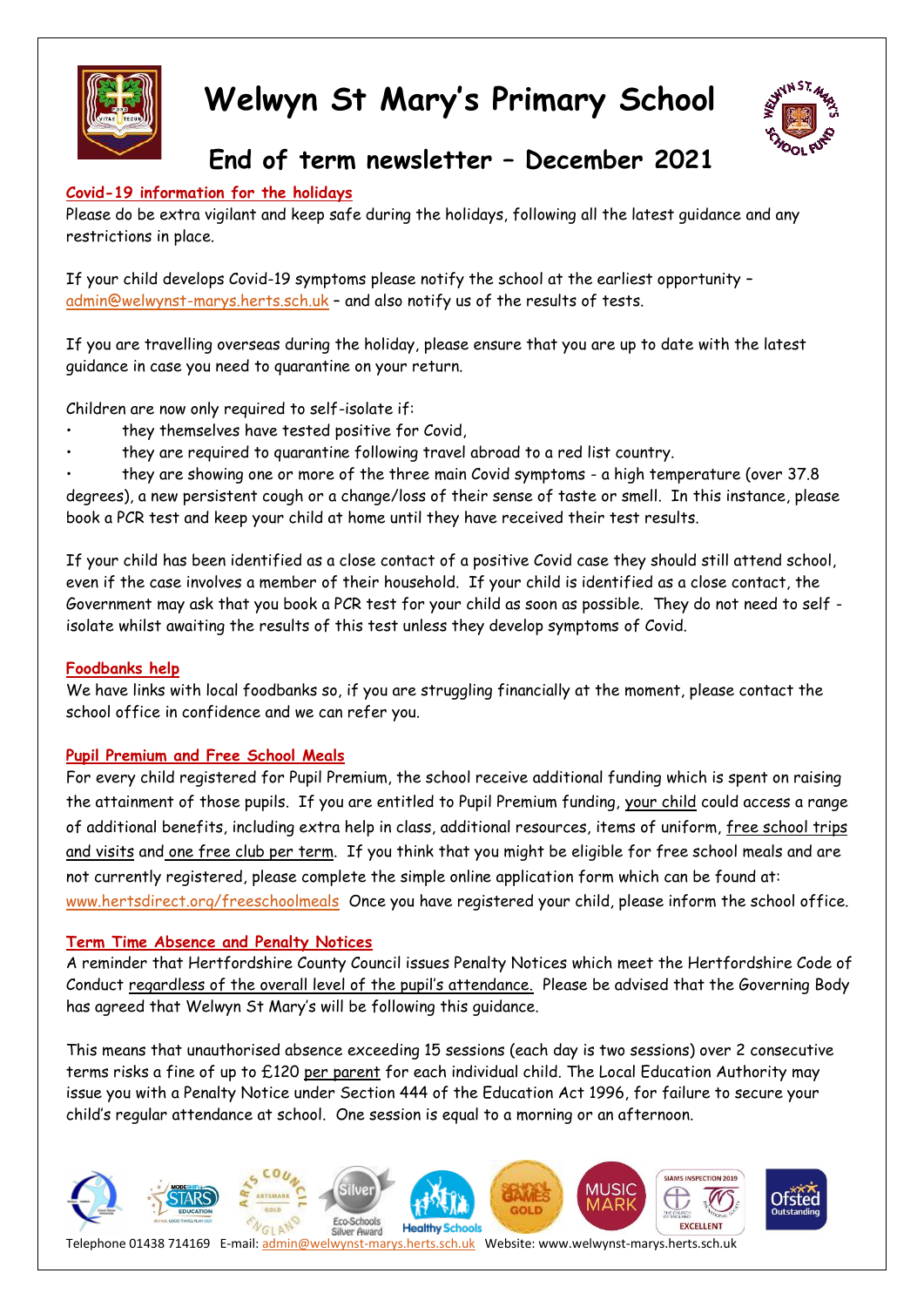



## **End of term newsletter – December 2021**

So that parents are aware of the risk of receiving a Fixed Penalty Notice, Welwyn St Mary's will issue warning letters to all parents who request term time holiday, regardless of the length of holiday.

Please note that:

- Even brief term time holidays can affect children in school adversely for some weeks. Both before and after the actual vacation.
- Very few children can afford to miss aspects of the school curriculum.
- Staff are unable to provide activities for your child to complete during unauthorised absences from school.
- It is also highly unlikely that your child will be able to 'catch up' on the work undertaken by classmates whilst your child is on holiday.

We appreciate your understanding and thank you for supporting us in maintaining our high attendance record.

|                           | <b>Autumn Term 2021</b>                                           |  |
|---------------------------|-------------------------------------------------------------------|--|
| 17 <sup>th</sup> December | Term ends at 1.20 pm                                              |  |
| $20th$ - 21st December    | INSET days - school closed                                        |  |
|                           | <b>Spring Term 2022</b>                                           |  |
| 5 <sup>th</sup> January   | INSET day - school closed to pupils                               |  |
| 6 <sup>th</sup> January   | Spring term commences                                             |  |
| 9.30 am $10^{th}$ January | Open morning for prospective parents - Reception Sept 2022 intake |  |
| 13 <sup>th</sup> January  | Year 4 swimming commences (Covid restrictions permitting)         |  |
| $14th$ - $18th$ February  | Half term holiday                                                 |  |
| $1st$ April               | Term ends at 1.20 pm                                              |  |
|                           | <b>Summer Term 2022</b>                                           |  |
| 19 <sup>th</sup> April    | Summer term commences                                             |  |
| $30th$ May - $3rd$ June   | Half term holiday                                                 |  |
| 24 <sup>th</sup> June     | INSET day - school closed                                         |  |
| $27th$ June               | Occasional day - school closed                                    |  |
| $14th$ July               | Secondary transition day                                          |  |
| 22nd July                 | Term ends at 1.20 pm                                              |  |

# **Diary Dates**